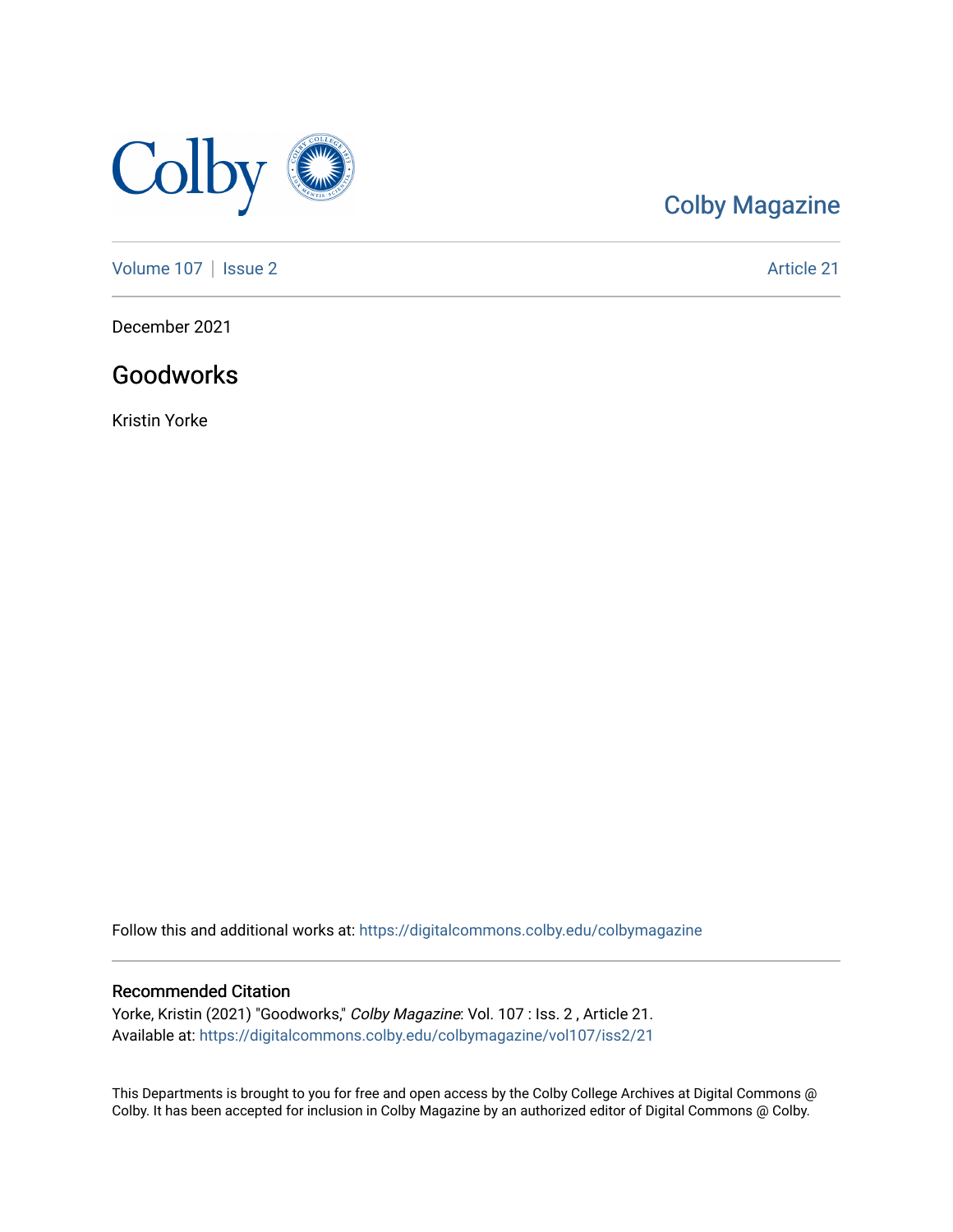# GOOD WORKS

### Colby alumni impact the world in many ways every day.

In our "Good Works" section, we introduce you to alumni who are using their Colby education to make a difference in their communities.

# **GET THAT DOG INTO THERAPY**

MARIAN LEERBURGER'S REMY WAS BORN TO SERVE

BY KRISTIN YORKE '20 PHOTOGRAPHY BY DEB LINDSEY



Marian Leerburger '84 never intended for her rough collie puppy, Remy, to be anything but her always-waiting-by-the-front-door companion. Remy was simply the next addition to the family as her two other dogs—Cole, aging with Alzheimer's, and Riley, aging and deaf—were in need of some young energy to liven their spirits.

Then Leerburger noticed something odd. If Cole got stuck heading out to go to the bathroom outside, baby Remy would tug on his tail until he was free from the confines of the doggy door. If Cole couldn't make it up the stairs, baby Remy "stuck to him like glue" and encouraged him up those daunting steps.

After Cole's passing, Leerburger fondly reminisced about her dogs' special bond at the vet's office. "When I told the breeder and vet what Remy was doing, they told me that his behavior was not 'normal' and I needed to get him into 'training.' So I got certified as a national handler, which is the first step [an eight-hour course that now is online], and then found out what I needed to do to 'train' Remy."

Luckily for the two of them, training for Remy was already complete. "Training consisted of making sure he could sit, lie down, and stay on command, and stay three minutes if I walked away. He could not take toys, bark at other dogs, jump, and could have no reaction to wheelchairs or when a metal pan fell to the floor, people yelling, people crowding him, or people petting him hard, as if they had cerebral palsy."

A high bar? "None of that bothered him one bit," Leerburger said.

Therapy dogs can be tested at a year old at the earliest. Remy, of course, passed at the minimum age and with flying colors. Now three and a half, Remy has taken his second test to re-qualify, and similarly passed on his first attempt. He is registered with Pet Partners, a national therapy dog organization, as well as Caring Canines, a local therapy dog organization based in Maryland.

Early on these organizations suggested groups for Remy and Leerburger to visit. However, an organization that was close to Leerburger's own work reached out to work with the pair: Wounded Warriors.